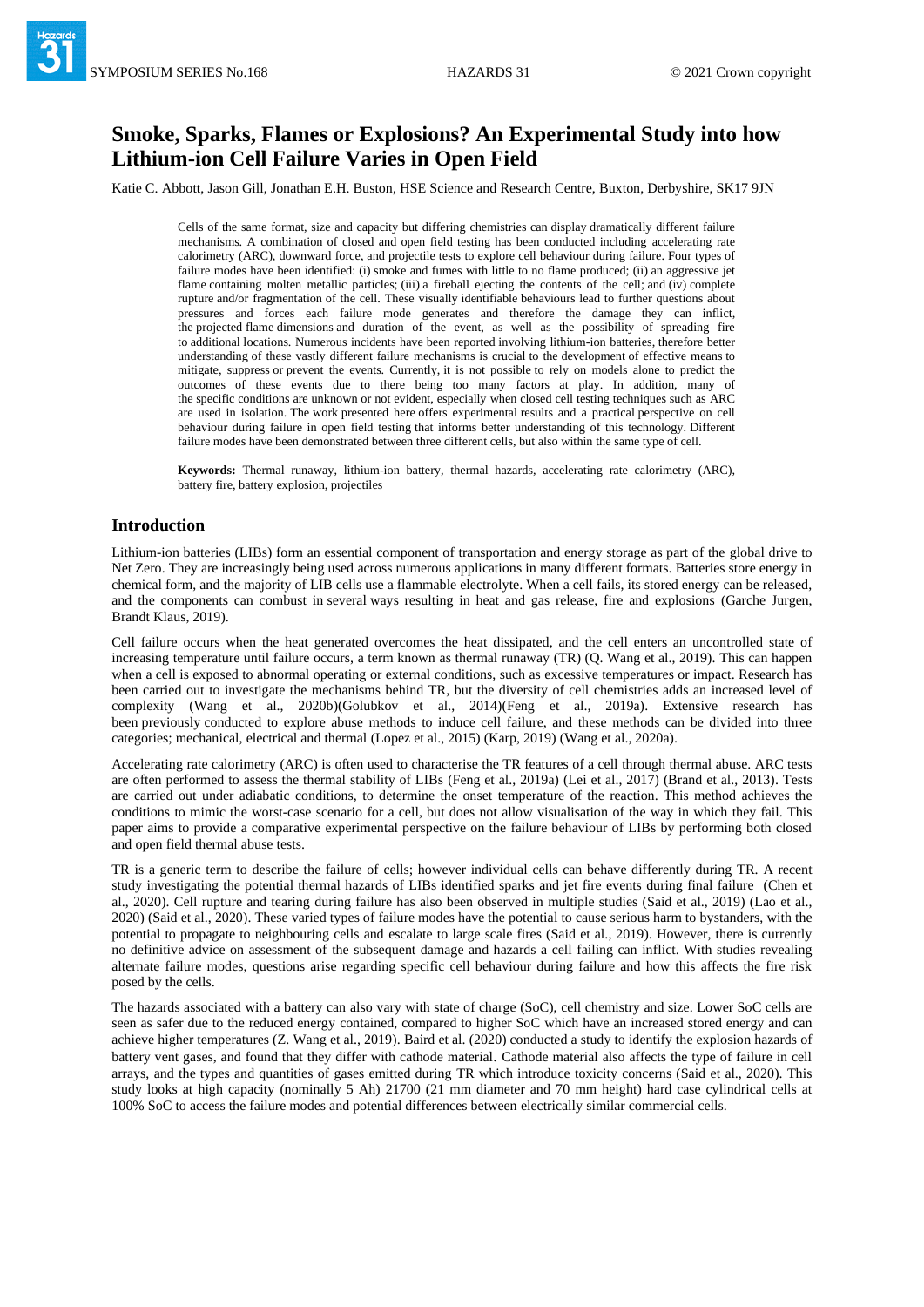# **Methodology**

## **Cells Tested**

Abuse tests were performed on three types of 21700 cylindrical LIBs designated, 1, 2 and 3. The specification for each cell type can be found in Table 1. The cells were charged to 100 % according to the manufacturer's instructions. 100 % SoC cells were used as this charge has the highest energy and therefore has the potential to cause the most damage (Z. Wang et al., 2019), thus worst case. These three cells have similar capacities but are from a variety of manufacturers.

|                         | Cell 1         | Cell 2         | Cell 3         |  |
|-------------------------|----------------|----------------|----------------|--|
| <b>Nominal Capacity</b> | 5.0 Ah         | $4.9$ Ah       | 4.7 Ah         |  |
| <b>Nominal Voltage</b>  | 3.63 V         | 3.63 V         | 3.64 V         |  |
| Weight                  | $\approx 63$ g | $\approx 67$ g | $\approx 67$ g |  |

| Table 1 Cell manufacturer's specification for cells 1, 2 and 3 |  |  |  |
|----------------------------------------------------------------|--|--|--|
|                                                                |  |  |  |

## **ARC**

Cells at 100 % SoC were heated in an adiabatic environment in an ARC-EV (THT) using the typical heat-wait-seek algorithm. The test sample was placed inside a blast box within the ARC. The initial temperature was determined (50 °C in this case), and the battery was then heated at increments of 5 °C. Wait and seek periods continued until self-heating was detected and therefore an exothermic reaction had been achieved. A type-N thermocouple was placed along the centre of the cell and recorded the cells surface temperature during the test.

One test per cell was conducted to determine at what temperature the internal self-heating process that eventually leads to thermal runaway begins, providing accurate data when all external variables are controlled. These results represent the worst-case scenario where self-sustaining thermal runaway is truly achieved, characterised by some key parameters referred to in literature studies (Feng et al., 2019b) (Feng et al., 2019a):

- $T_1$  is the self-heat onset temperature and is defined as the point where self-heating is detected.
- $T_2$  is the temperature when the cell began to vent, indicated by a sudden decrease in temperature.
- T3 is the maximum observed temperature during TR.

## **Downward Force Measurements**

Testing *via* external heating was carried out on a load cell to try to understand the downward forces generated when a cell undergoes catastrophic failure. All testing was carried out within a bespoke testing facility. The three types of cells were externally heated, using an adhesive 2" x 2" heating pad with 30 W applied, until thermal runaway was achieved, and data was collected. The cells were positioned on top of a 5 kg load cell (Figure 1), and the cells surface temperature was measured using a type-K thermocouple. Impulse is the integral of the force, calculated from the load cell voltage output measurements, over the time interval for which it acts. It was calculated using Simpson's rule.

$$
\int_{a}^{b} P(x)dx \approx \frac{h}{3}[f(a) + 4f\left(\frac{a+b}{2}\right) + f(b)]\tag{1}
$$

Where:

- *h* is the interval of the data collection.
- *a* is the lower integral limit, in this case, the start time for TR.
- *b* is the upper integral limit, in this case, the end time for TR.

High speed video footage was also analysed to visually characterise the failure modes across the three cell types



**Figure 1 The 5 kg load cell set up**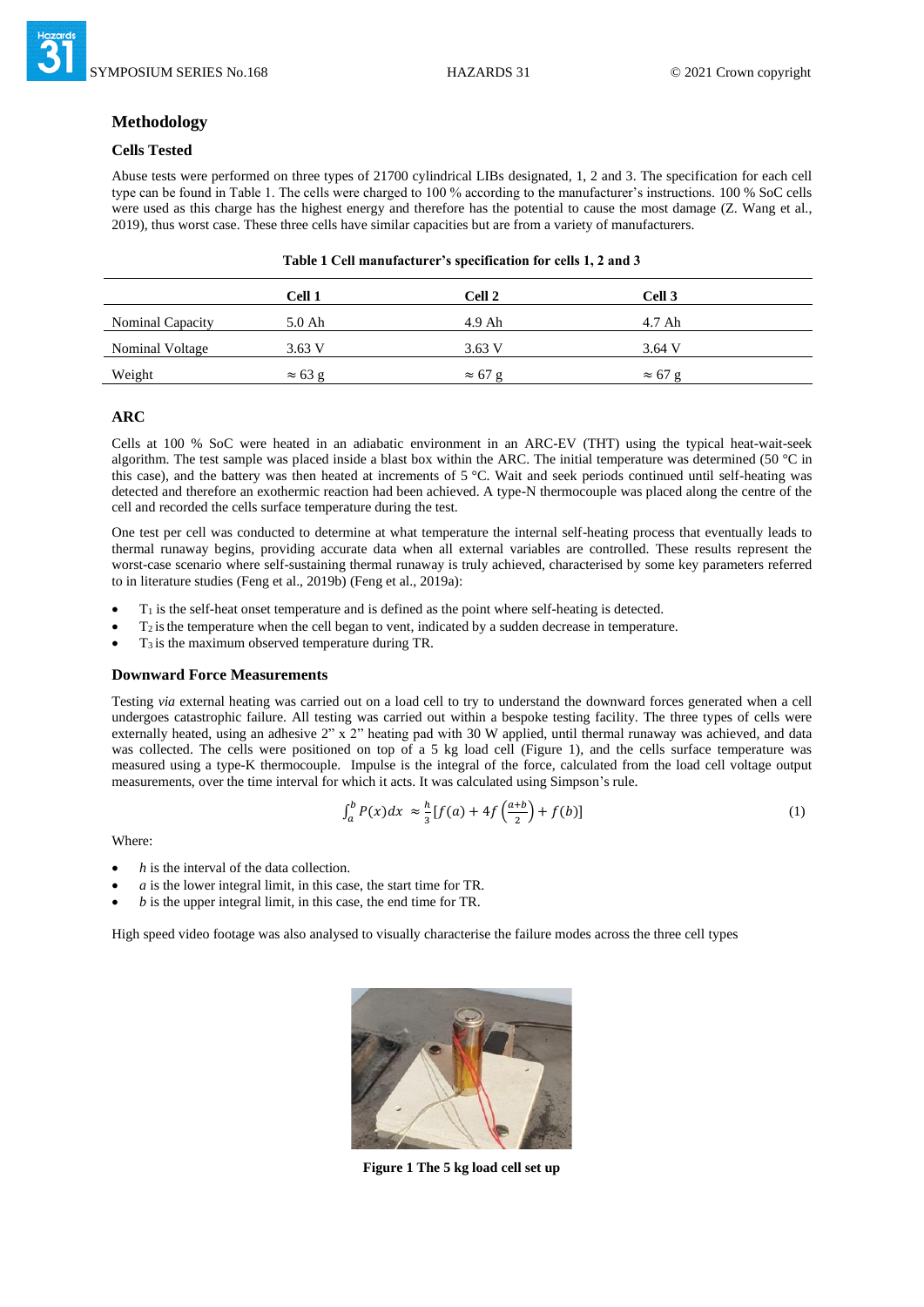#### **Projectiles – Cell Heated by Flame**

Finally, projectile testing was conducted on the three types of cells to understand the cells trajectory during failure, and the potential consequential damage to surrounding areas. Two heating methods were used to induce cell failure. The first method used a Bunsen burner to heat each cell. Cells were held inside a capped metal tube (positive terminal inserted first) attached to a clamp stand, and the Bunsen burner was situated below the cell to be tested. Two high speed cameras were used to capture the event, a wide camera capturing images at 1000 fps (frames per second), and a close-up camera at 10,000 fps 3 m away from the cell. The close-up camera was used to calculate the initial average speed of the cell. The overall length of the test pad was 11 m, and the Bunsen burner was 50 mm below the cell. Protection from cells/cell fragments was provided by a 0.5 m thick concrete block wall.



**Figure 2 The projectile test set up and test pad using a Bunsen Burner** 

## **Projectiles – Cell Heated by Radiant Heater**

The second heating method used an adhesive 3" x 2" heating pad, with 60 W applied. The cell was held inside an insulated copper capped tube which was heated. The tube was clamped to a bespoke test rig and the cell was placed positive terminal first inside the tube. The test pad was circular and had a circumference of 30 m. A high-speed camera at 10,000 fps was situated 3 m away from the cell, and a further camera at 120 fps was used to capture the entire trajectory of the cell. The high speed camera was used to calculate the initial average speed of the cell. Protection from cells/cell fragments was provided by a 0.5 m thick concrete block wall.



Insulated capped copper tube

**Figure 3 The projectile test set up and test pad using an electric heater**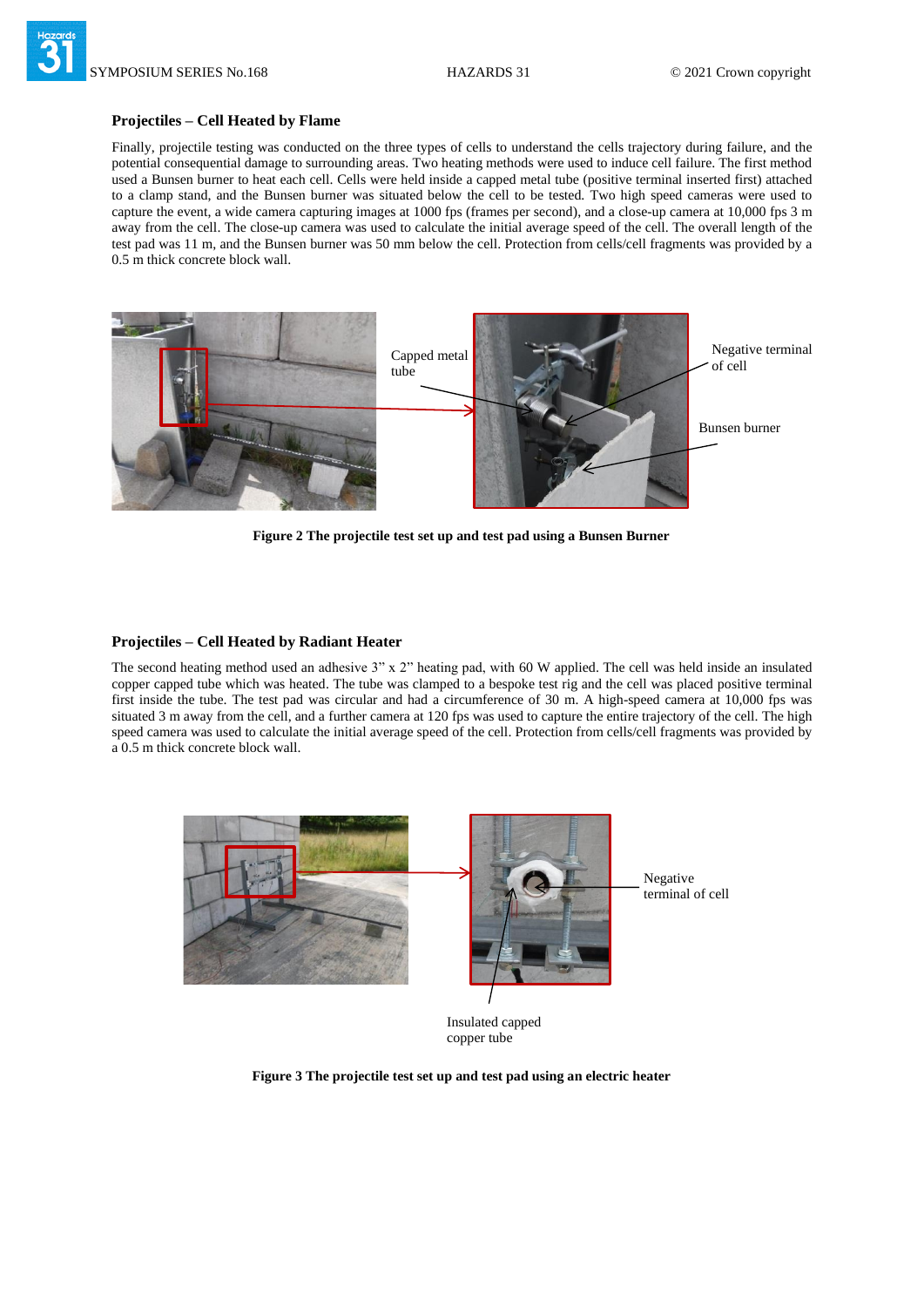

#### **Results**

# **ARC**

Cell temperature as a function of time for single tests are shown in Figure 4, with the key parameters summarised in Table 2. A similar trend can be observed with comparable self-heating onset and maximum temperatures. The only noticeable difference is the decreased time it takes for cell 1 to enter thermal runaway.

The self-heating onset temperature (T<sub>1</sub>) for cell 2 was detected at a lower temperature (~84 °C) compared to cell 1 (~87 °C) and cell 3 (~92 °C). This lower temperature indicates a decreased safety region compared to cells 1 and 3, with cell 3 remaining stable to the highest temperature. Cell type 1 vented (T<sub>2</sub>) at a lower temperature ( $\sim$ 116 °C) compared to cell 2  $(-130 \degree C)$  and cell 3  $(-127 \degree C)$ . The maximum temperatures recorded are very low in all three cell types, and were expected to reach temperatures in excess of 500 °C (Feng et al., 2019b). However, cell types 2 and 3 ejected their jelly roll (Figure 5); therefore the thermocouple was measuring the empty can, and the thermocouple was displaced during the cell type 1 test. This explains why the temperature drops very rapidly in Figure 4.



**Figure 4 Temperatures as a function of time for cells 1, 2 and 3**

| Table 2: Summary of the ARC Test Results |  |  |  |  |
|------------------------------------------|--|--|--|--|
|------------------------------------------|--|--|--|--|

| <b>Cell Type</b> | SoC | <b>T</b> <sub>1</sub> Self-heat onset<br><b>Temperature</b> $(^{\circ}C)$ | <b>T<sub>2</sub></b> Temperature at<br>Initial Vent $(^{\circ}C)$ | <b>T<sub>3</sub> Maximum Observed TR</b><br><b>Temperature</b> $(^{\circ}C)$ |
|------------------|-----|---------------------------------------------------------------------------|-------------------------------------------------------------------|------------------------------------------------------------------------------|
|                  | 100 |                                                                           | -16                                                               |                                                                              |
|                  | 100 | 84                                                                        | 30                                                                |                                                                              |
|                  | 100 | 92                                                                        |                                                                   |                                                                              |



**Figure 5 Post-test photos of cell type 1, 2 and 3 (from left-right)**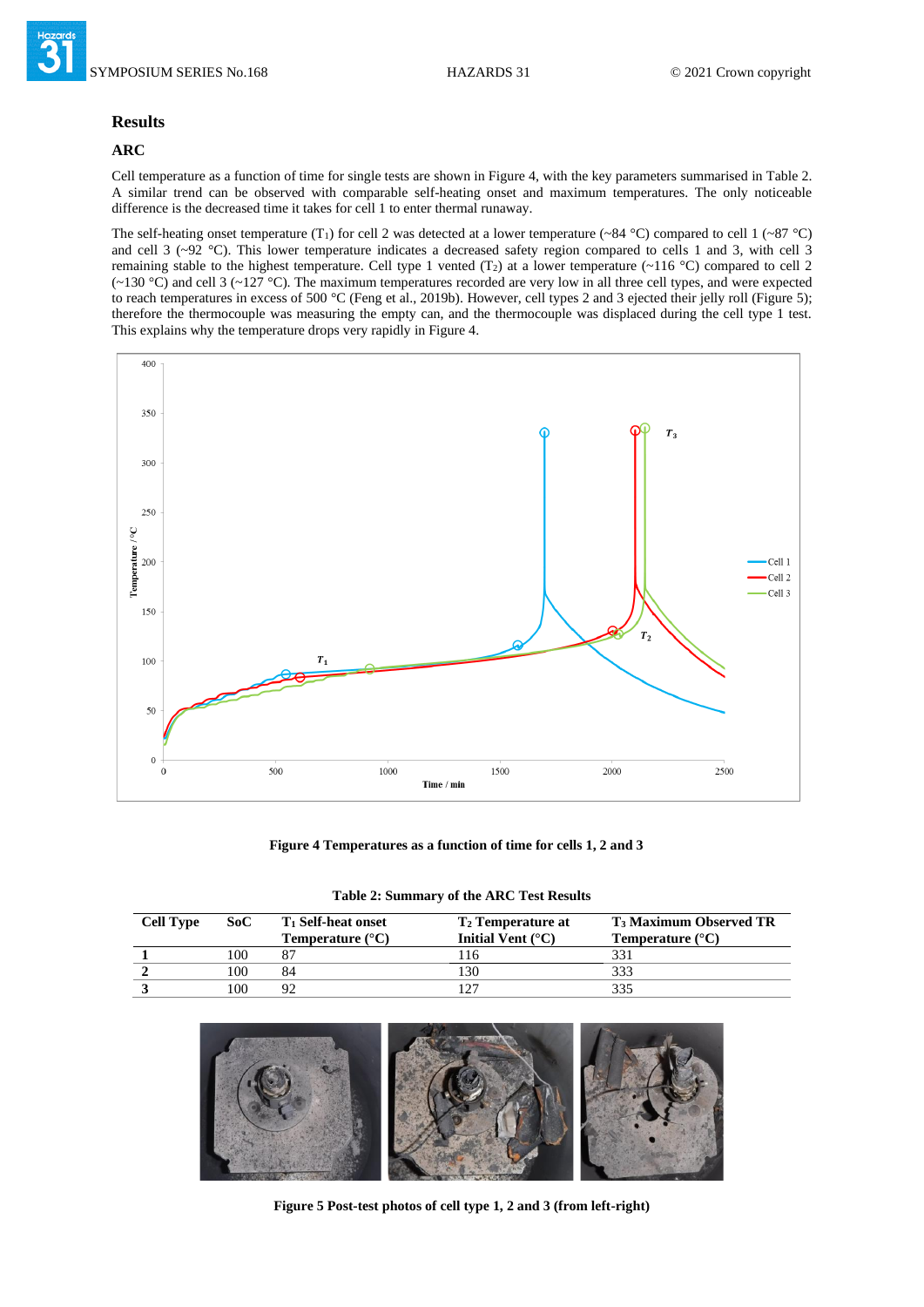

## **Downward Force Measurements**

Downward force tests were repeated three times per cell type. Tests conducted on type 1 cells resulted in very similar visual observations during failure. The general failure included cell venting with the production of smoke and gases, sparking, and then a flame was produced which engulfed the cell (Figure 6). This failure event took around 20-30 seconds, with the main flame event lasting ≤5 seconds. The final part of the flame was the heater burning. All three type 1 cells only partially ejected their contents.



**Figure 6 Evolution of cell type 1 failure including venting, sparking and a flame engulfing the cell, and the cell after the test (from left-right)**

Two types of failure modes were observed within the three tests for cell type 2 (Figure 7). The first failure event resulted in a fireball and complete rupture of the cell, with the cell being split into two pieces. The cell contents were ejected and remained on fire in the blast chamber for a short while. The second type of failure mode observed also included the cell projecting a fireball upwards and then returning to a steady flame, however there was no noticeable damage to the cell casing. The entire cell cap was removed during cell failure with its entire contents emptied. The high speed footage revealed an explosive and violent event for cell type 2 failures, with very noticeable recoil of the cell holder. Both failure events took around 60-80 seconds, with the main fireball event lasting typically  $\leq$ 3 seconds.



**Figure 7 The projected fireballs captured on the high speed camera during cell type 2 failure, showing the cell being split in two and the after photo (left) and another typical projected fireball and the after photo (right)**

The failure mode for cell type 3 resulted in ejection of the cells contents and the doming of the bottom of the cell. The flame produced can be described as an aggressive jet flame followed by the ejection of molten metallic particles (Figure 8). The failure event took around 60-80 seconds, with the aggressive flame event lasting typically ≤3 seconds.



**Figure 8 The aggressive jet flame captured on the high speed camera during cell type 3 failure and the ejection of molten metallic particles (left), and the cell after the test (right)**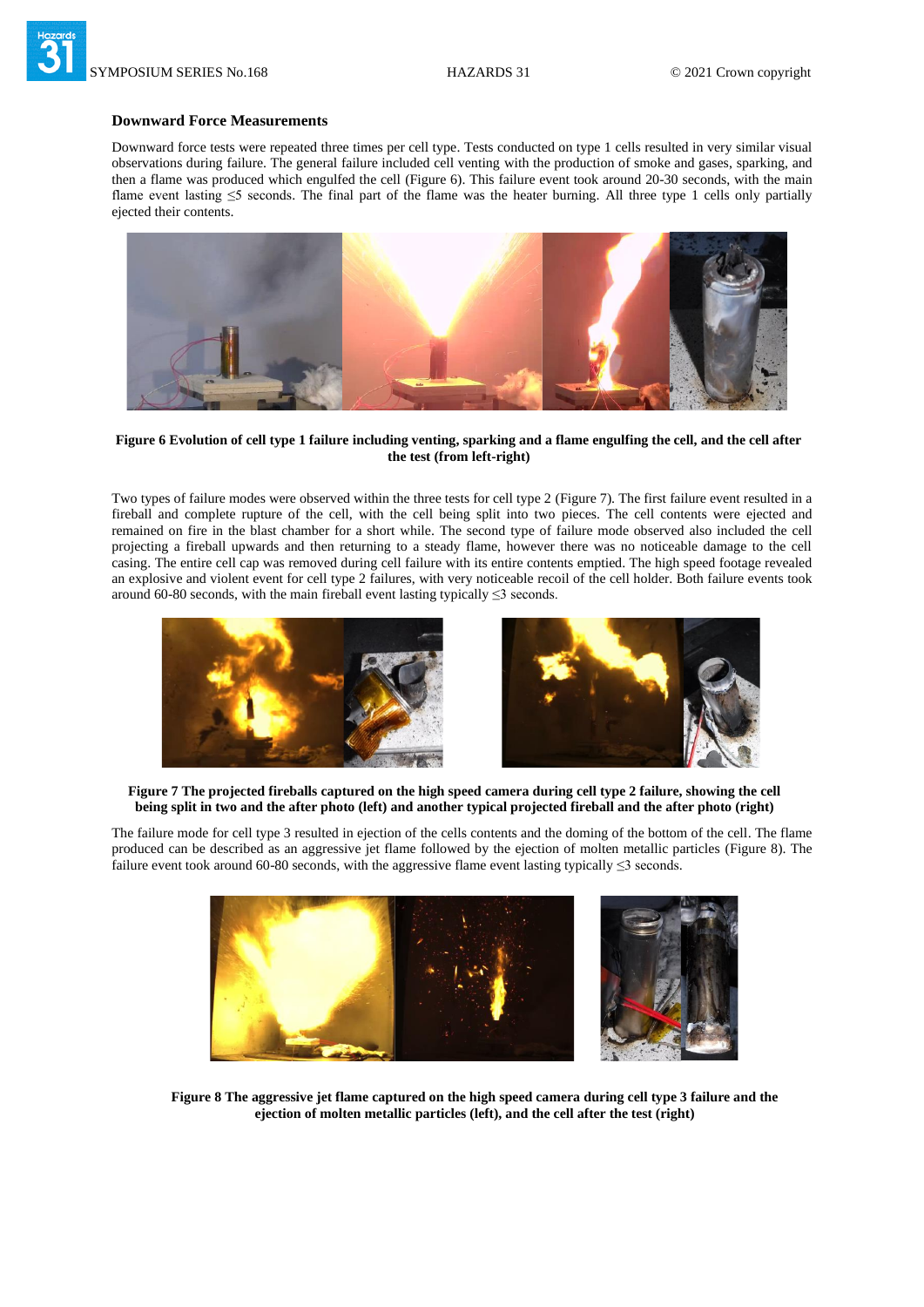| <b>Cell</b><br><b>Type</b> | <b>Test</b> | SoC | <b>Mass</b><br>Loss<br>$(\%)$ | <b>Maximum</b><br><b>Recorded</b><br>Temperature $(^{\circ}C)$ | <b>Final Failure</b><br><b>Onset</b><br>Temperature $(^{\circ}C)$ | <b>Maximum</b><br><b>Downwards</b><br>Pressure (kPa) | <b>Impulse</b><br>$(kPa.s^{-1})$ | <b>Duration of</b><br>Event $(s)$ |
|----------------------------|-------------|-----|-------------------------------|----------------------------------------------------------------|-------------------------------------------------------------------|------------------------------------------------------|----------------------------------|-----------------------------------|
|                            |             | 100 | 74                            | 554                                                            | 193                                                               | 17.2                                                 | 8.2                              | 1.20                              |
|                            | 2           | 100 | 80                            | 702                                                            | 202                                                               | 57.5                                                 | 9.4                              | 1.00                              |
|                            | 3           | 100 | 75                            | 703                                                            | 196                                                               | 67.1                                                 | 12.9                             | 0.40                              |
| 2                          | 4           | 100 | 86                            | 176                                                            | 176                                                               | 7.3                                                  | 0.7                              | 0.20                              |
| 2                          | 5           | 100 | $\overline{\phantom{a}}$      | 608                                                            | 185                                                               | 14.5                                                 | 1.6                              | 0.23                              |
| 2                          | 6           | 100 | 80                            | 484                                                            | 189                                                               | 14.7                                                 | 1.6                              | 0.28                              |
| 3                          | 7           | 100 | 47                            | 397                                                            | 235                                                               | 6.6                                                  | 0.71                             | 0.22                              |
| 3                          | 8           | 100 | 81                            | 481                                                            | 174                                                               | 20.7                                                 | 2.3                              | 0.26                              |
| 3                          | 9           | 100 | 80                            | $\overline{a}$                                                 | -                                                                 | 10.8                                                 | 1.2                              | 0.22                              |

#### **Table 3 Downward force data from repeat tests on cells 1, 2 and 3**

Note that temperature data is not included for test 9 as the thermocouple detached from the cell early in the test. Test 4 was where cell type 2 ruptured and split into two pieces. The rupture detached the thermocouple at the point of failure, hence this was the maximum temperature recorded. Mass was not recorded in test 5.



## **Figure 9 A sample graph of temperature and pressure as a function of time for test 1, with a close up of the pressure graph used to calculate impulse**

Cell type 1 reached the highest maximum temperature during cell failure (703 °C) and the highest maximum pressure (67.1 kPa). This however didn't yield a significant increase in impulse due to its short duration. As a result, impulse could be perceived as a better measurement to compare cells as it takes into account the duration of the event. With that in mind, cell type 1 produced the highest impulse measurement compared to the other cells (12.9 kPa.s<sup>-1</sup>). This can be explained by the type of failure mechanism observed. For cell type 1 the contents remained in situ within the cell for longer, burning within the can and therefore producing a higher impulse. Cell type 2 and 3 both ejected their contents, resulting in a violent failure event that happened elsewhere and therefore wasn't recorded on the load cell. This early ejection of contents also resulted in lower maximum temperatures for cell types 2 and 3.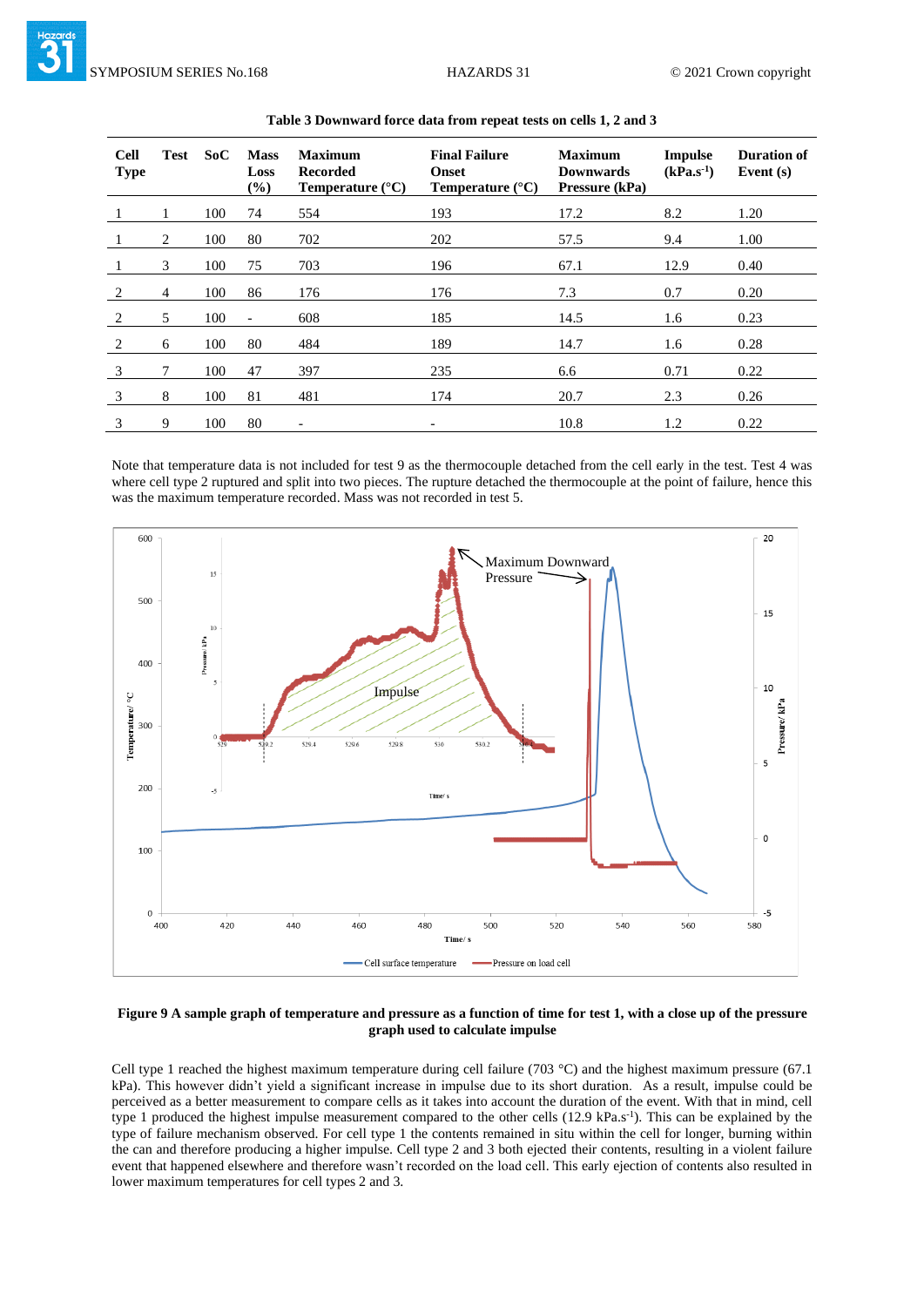#### **Projectiles – Cell Heated by Flame**

The average speed for each cell type was analysed using the Phantom Camera Control (PCC) software provided by the camera manufacturer and are shown in Table 4. It should be noted that this software only provides an indication of the speed, as it was only designed to track object movement in the plane of view. It does however provide a clear indication of the speeds generated when a cell projects during TR and offers a way to compare the failure modes of different cells. A repeat of cell type 3 was conducted as the first test resulted in the cell projecting in an upwards trajectory, meaning the speed was difficult to calculate reliably. Cell type 2 had the highest average speed when travelling 2 m (23 ms<sup>-1</sup>), followed by cell type 1 (14 ms<sup>-1</sup>), then cell type 3 (4 & 11 ms<sup>-1</sup>).

#### **Table 4 Speed data analysed using the Phantom Camera Software. These speeds were based on a camera view of approximately 2 m. The cells travelled further than this.**

| <b>Cell Type</b> | Average Speed $(ms^{-1})$ |
|------------------|---------------------------|
|                  | 14                        |
| 2                | 23                        |
| 3                |                           |
|                  |                           |
|                  |                           |

Different failure modes were observed when analysing the high speed camera footage after the test and are displayed in Figure 10. The approximate trajectories are shown in Figure 11. Sparks were seen ejecting out of the top and bottom of cell 1, as shown in Figure 10A, causing the cell to spin whilst travelling in a fairly straight trajectory (Figure 11A). It landed on the floor before impacting the wall of the test pad, meaning that it couldn't have travelled much further than 11 m. Analysis of the cell after the test revealed a small rupture hole in the bottom where the sparks were released from. This corresponded to the area of the cell where the flame was applied. The cells contents were not ejected.

Cell 2 on the other hand demonstrated a different failure mode. The cell vented flame only from the positive terminal end and travelled without spinning. The cell then appeared to rupture with the case following an upward trajectory out of the test arena (Figure 11B). The majority of the jelly roll contents of the cell were observed to follow a horizontal trajectory, before impacting the wall and coming to a stop on fire. The only remains of the cell that could be found after the test were remnants of its contents, which were deposited through impact on the test pad wall. The remaining parts of the cell travelled out of the test arena and could not be located.

The first test using cell 3 resulted in an upwards projection of the cell. The cell started to travel towards the ground after producing an aggressive jet flame, but then changed its path and accelerated towards the sky whilst spinning. Large amounts of sparks, smoke / fume were produced during the event; see Figure 10C, with sparks only coming from the positive end of the cell. The repeated test of cell 3 resulted in a different failure response. Parts of the cell fragmented upon release producing smoke and a lot of sparks as shown in Figure 10D. This cell followed a fairly straight trajectory before striking the test pad wall. It would be expected that this cell would have travelled much further than 11 m had the wall not stopped it.



**Figure 10 Screenshots from the high speed footage indicating the failure of cell type 1 (A), type 2 (B) and type 3 (C &D)**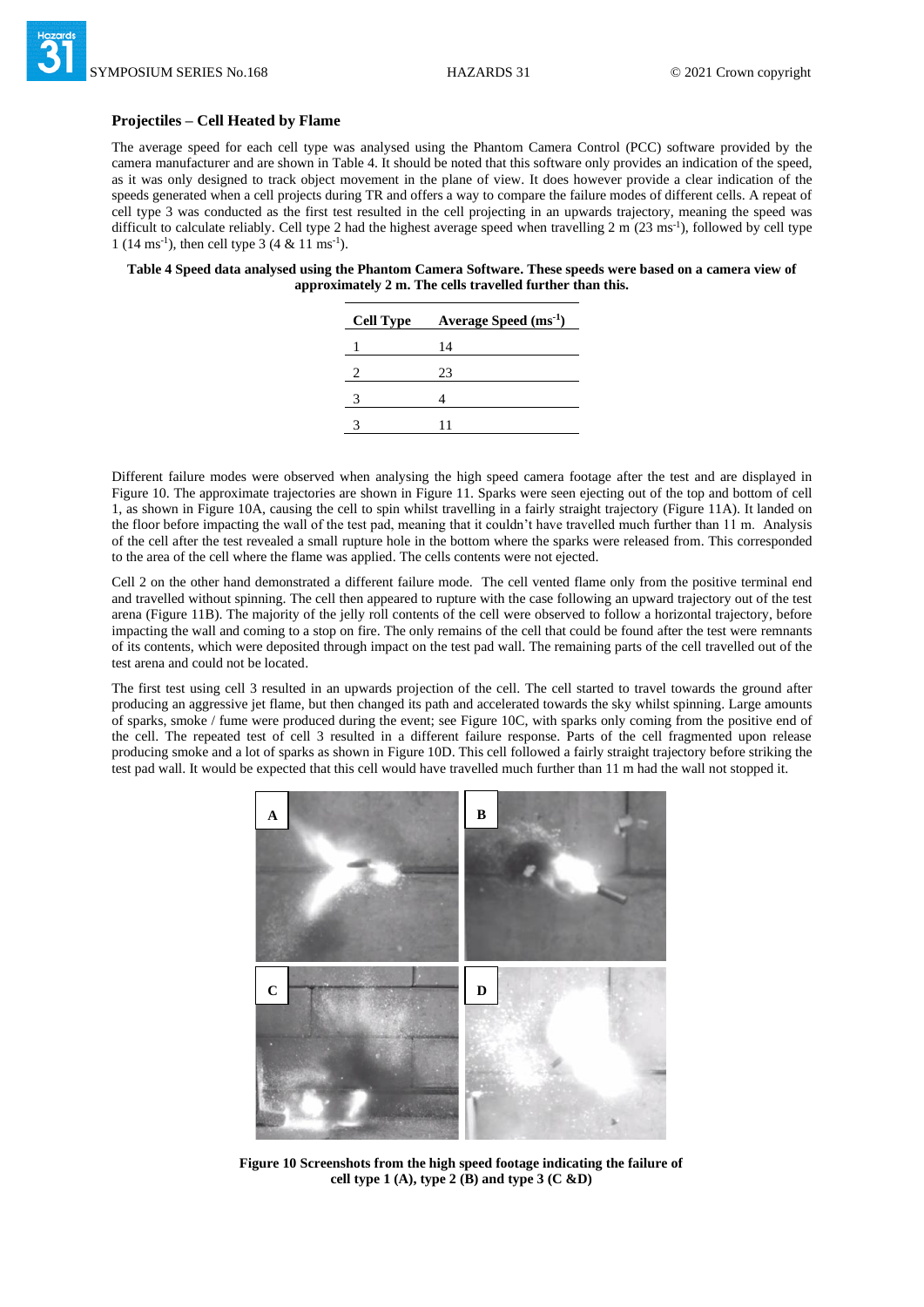

**Figure 11 An overlay of screenshots from the wide view high speed camera to show trajectories for cell type 1 (A), cell type 2 (B) and cell type 3 (C &D). The red star indicates where the cell impacted the floor / wall**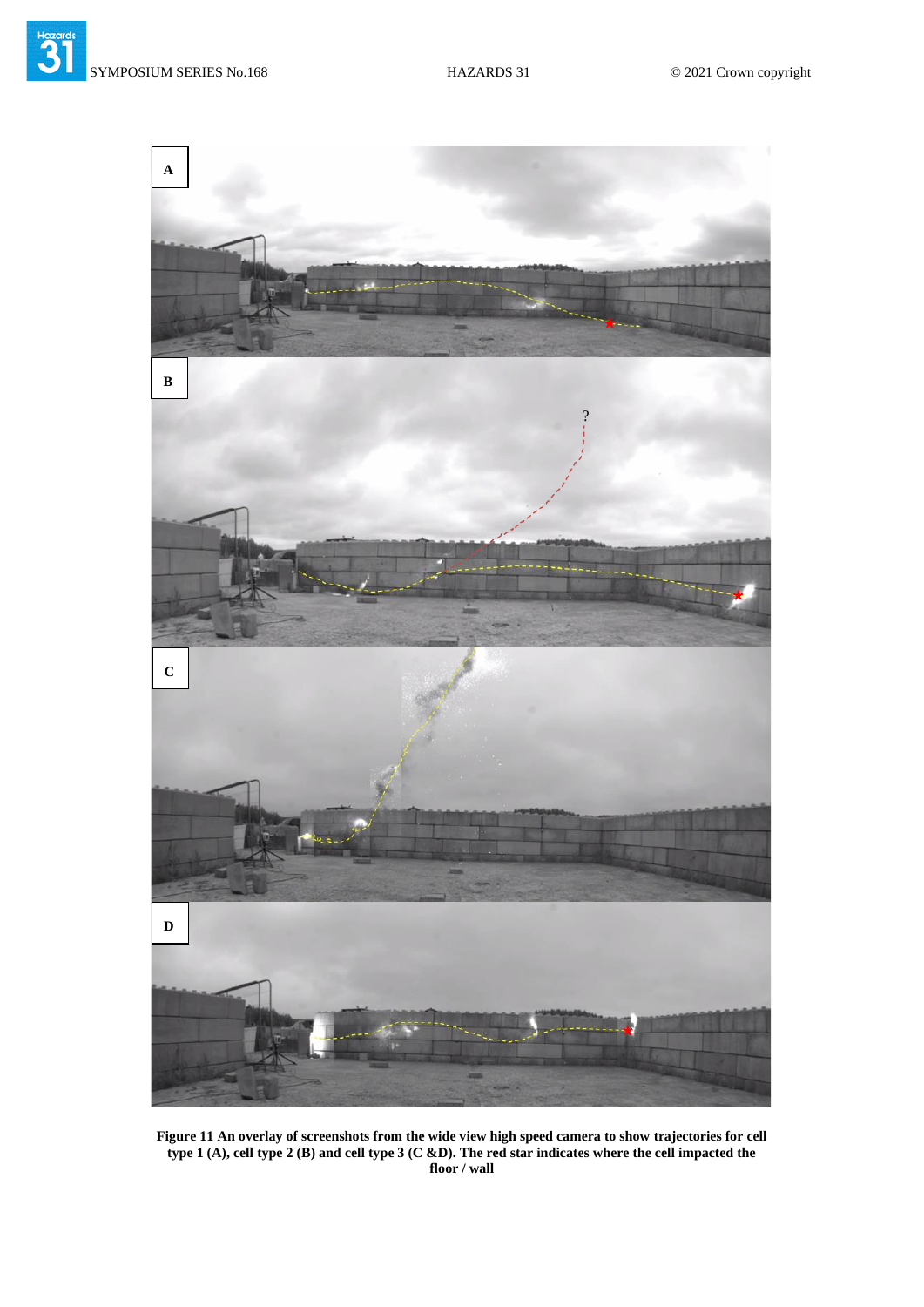#### **Projectiles – Cell Heated by Radiant Heater**

The same method as described in the above section was used to analyse the average speed of the cells using the PCC software. Cell type 2 had the highest average speed when travelling 1.5 m (62 m.s<sup>-1</sup>), followed by cell 3 (60 m.s<sup>-1</sup>), and then cell 1 (13 m.s<sup>-1</sup>). Cell type 2 travelled the furthest distance (37 m), followed by cell type 3 (32 m), and then cell type 1 (26 m). The estimated landing positions are shown in Figure 12.

**Table 5 Speed data calculated using the Phantom Camera Software. These speeds were based on a camera view of approximately 1.5 m. The cells travelled further than this.**

| <b>Cell Type</b> | Average Speed $(ms^{-1})$ | <b>Total Distance Travelled (m)</b> |
|------------------|---------------------------|-------------------------------------|
|                  |                           | 26                                  |
|                  | 62                        |                                     |
|                  | ור                        |                                     |

Cell type 1 ejected its contents during its trajectory, and curved to the right. Camera footage of the entire event showed that the cell was not on fire when it landed. Cell type 2 travelled the furthest, following a fairly straight trajectory (Figure 12). The force with which the cell ejected from the holder caused the copper tube to fall out of the clamp, with the contents of the cell being ejected immediately, landing on fire on the test pad. Cell type 3 also followed a fairly straight trajectory. The force exerted from cell type 3 pushed the copper tube backwards and the cell contents were left in its place on fire - only the empty casing was projected. All cells ejected their contents using this test method, but no rupture or melting holes were observed.



**Figure 12 A schematic of where each cell type landed on the test pad (left) and a picture looking back at the test rig from the perspective of cell type 2 (right)**



**Figure 13 Screenshots from the high speed camera showing the initial projection of cells 1 (left), 2 (middle) and 3 (right)**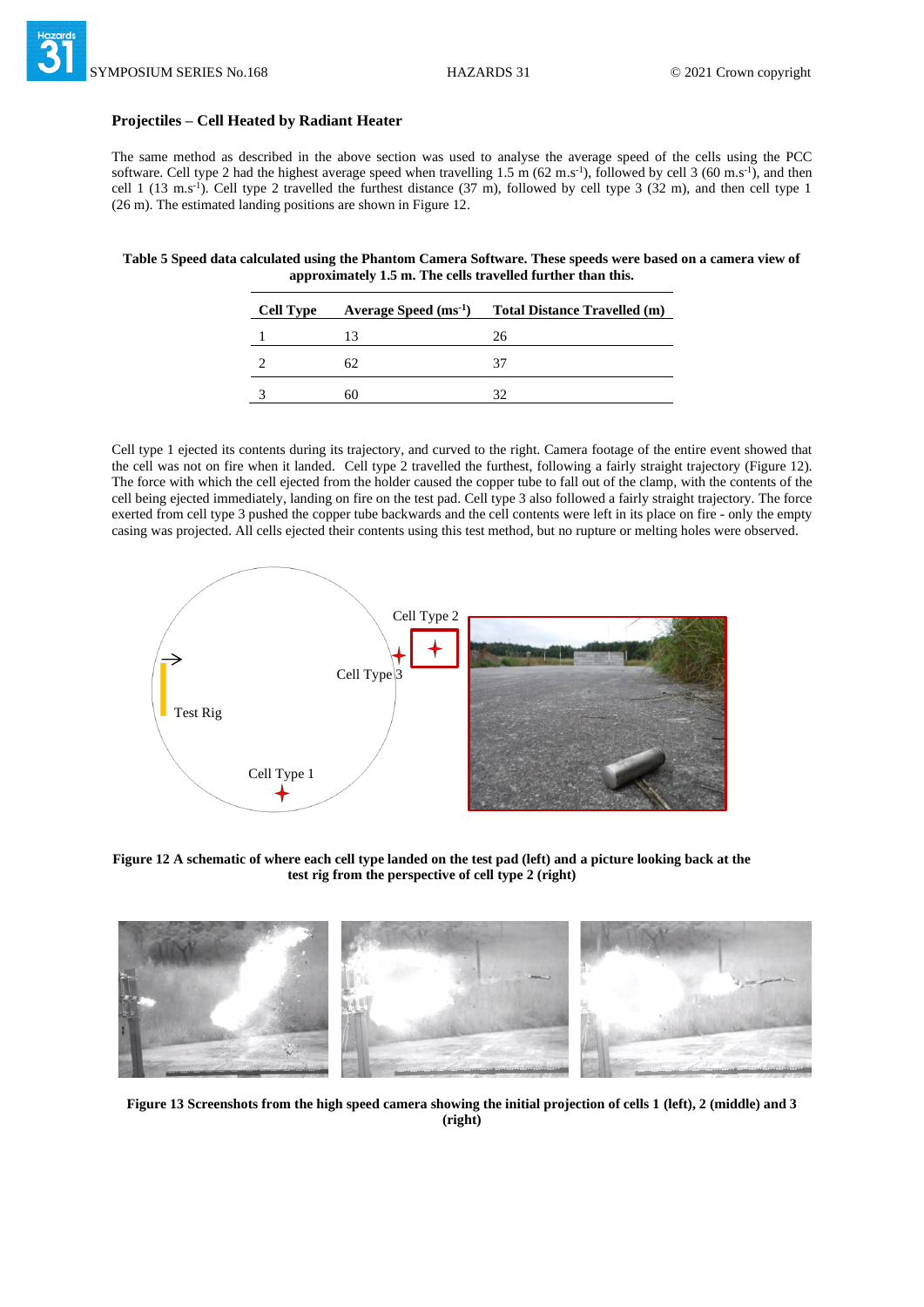#### **Discussion**

The results obtained from ARC tests indicated that the three cell types tested failed in similar ways. This is explained by the comparable self-heating and final failure onset temperatures recorded which can be used to assess the thermal stability of a cell. Based on this information alone, these cells could be used interchangeably due to their perceived similar failure behaviours. However, open field testing exposed numerous failure mechanisms which cannot be identified through closed testing methods. The maximum temperature a cell reaches will have an impact on the safety design of a battery pack. Any increase in maximum cell temperature will lead to an increased temperature gradient between adjacent cells and thus an increased risk of inducing propagation (Feng et al., 2019a). The comparable maximum temperatures observed during closed testing indicate that no cell type will be at any greater risk of causing propagation compared to another. However, the open field experiments conducted disagree. Post-test video analysis showed that cell type 1 was the only cell that did not eject its contents during downward force and flame heated projectile tests.

Comparing the results from the downward force and projectile testing using a flame for cell type 1, similar failure modes were observed which can be described as the production of smoke, sparks and fumes with little to no flame. The consistent final failure onset temperatures from the load cell tests can also be explained by the comparable failure modes witnessed. The cell did not rupture in any of the open field tests, and had the highest maximum temperature recorded. This higher temperature was likely achieved because this cell type did not eject its contents, retaining more of its mass to burn inside the cell. Consequently, this type of cell has an increased likelihood to cause propagation by heat transfer to neighbouring cells inducing further failures with the potential to cause large scale battery fires (Said et al., 2019).

Complete rupture and fragmentation of the cell was witnessed for cell type 2 in both the downward force and projectile flame tests, with a fireball also observed during the downward force testing. With the contents of the cell ejected, mass was reduced to the cell casing and residues and therefore heat was not retained to the same extent as cell type 1, reducing its likelihood of causing propagation to neighbouring cells. However, as witnessed in the projectile tests, any contents that are ejected are likely to be on fire. The final resting place of these burning contents needs to be managed to prevent propagation via this type of event. A study analysing the possibility of cell rupture during TR also found that the maximum temperature of a ruptured sample was lower than a non-ruptured sample. It was also found that cell rupture was a less common failure response, this uncertainty stemming from the complicated electrochemical reactions that take place within a cell (Lao et al., 2020). The ejected contents travelling at high speed have the potential to cause a secondary fire, and even injury to bystanders. Some reporting suggests that vape battery explosions have resulted in numerous incidents where injuries such as burns and broken bones have been observed ("Vape Danger", 2019). The projection of cells has also been witnessed during an incident involving a high speed crash of an electric vehicle. The cells damaged by impact projected themselves into nearby residence (Hruska, 2020). These examples highlight the importance of the continuation in the study of failure mechanisms during TR.

Varied failure modes were observed for cell type 3 during open field testing, which included aggressive jet flames and ejected cell contents. The variability in speed, direction and impulse adds an unpredictable characteristic to this cell. This uncertainty in cell behaviour makes it difficult to predict how these cells will respond in any failure event, making choice of hazard mitigation difficult.

When comparing heating methods for projectile testing, different failure modes were identified, with cell types 1 and 2 only rupturing when subject to a flame. Subject to abuse, LIBs will experience an internal short circuit due to the collapse of the separator (Wang et al., 2020a). It has been suggested that cell rupture and tearing is caused by this internal short circuit (Lao et al., 2020). However, the flame may potentially promote localised heating, weakening the shell and increasing the likelihood of rupture. The typical shell material of a LIB is nickel plated cold rolled steel (Wang et al., 2018). Temperatures in excess of 400 °C were recorded during the load cell tests, and it is at this point where steel can begin to soften and undergo a process known as recrystallisation. Recrystallisation is accompanied by a reduction in strength, due to the reduced number of dislocations from the new larger grains formed (Xu and Ferry, 2010). Therefore, this localised method of heating could promote cell rupture and melting holes due to these metallurgical changes. It should be noted that Lao et al (2020) used a localised heating method in their study. Electric heating over a large surface area of the cell provided a more uniform way of heating the cell, reducing the chance of producing localised heating spots. This method caused all cell types tested to eject their entire contents and travel at increased speeds in the projectile tests.

A study on modules also reports that propagation is more likely to occur when a melted hole or tearing crack is observed (Lao et al., 2020). Melted holes were observed during some of the flame heated projectile tests, with holes appearing at both ends for cell type 1. This resulted in venting from both ends, causes a spinning motion during the trajectory (Figure 8a). This type of failure potentially reduces the possibility of losing its contents, and therefore increases the chance of projectiles landing at increased temperatures, potentially initiating further events. This highlights the importance of the investigation into the mechanisms behind cell rupture and other non-standard failure mechanisms.

Different failure modes have been demonstrated between the three cell types tested, but also within the same type of cell. The forces exerted and the speed and distance of the ejected cells has the potential to penetrate and damage surrounding areas, including the integrity of a pack of cells. The nature of these projectiles is also highly dangerous to any member of the public that might be nearby. The violent rupture of some cells along with the ejection of burning cell contents raise concerns for the safety of the public and first responders due to a threat of radiative heat or projected fire, or hot objects with sufficient mass to cause damage. Standoff distances are not well studied, which is understandable, given the variability we see during cell failure, an increase in knowledge and awareness in this area is needed.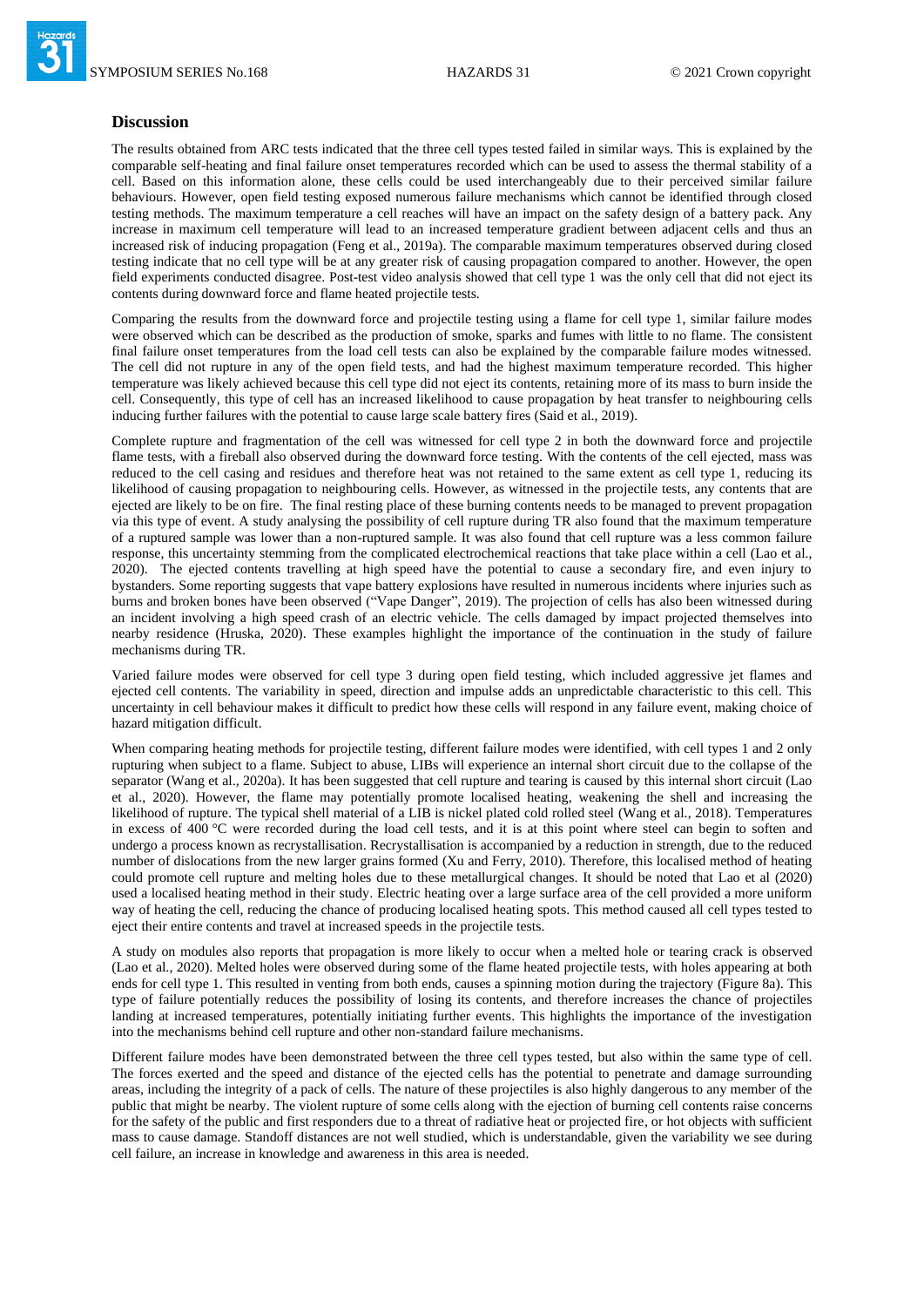

## **Conclusion**

Multiple failure modes for cells of the same size and electrical properties, but from different manufactures have been identified through a combination of closed and open field testing. The comparable ARC results for the three types of cells allude that the cells fail in similar ways, however the visual observations identified through open field testing disagrees. One cell type generally stayed intact, with the other two ejecting their contents during failure. The cell type and failure modes equate to differing hazards in cases of potential cell failure propagation through a pack, projectile, and fire spread risk. It will also affect the way any incidents involving these types of cells are managed. The reported experimental results indicate a need for a greater awareness of the different failure modes that can occur which can in turn affect battery selection, transportation and storage applications. With the rapid growth of LIBs, open field testing is needed to continually assess the behaviour of cells, new and old, to help identify ways to supress, mitigate and stop potential failure events and their consequences. In addition, further research into the distances travelled by failing cells needs to be conducted to provide support to and ensure the safety of first responders. Additional research also needs to be conducted to explore how different heating methods can affect failure mechanisms. Flame heated projectile testing caused a slow moving flaming projectile, compared to the violent ejection of contents during a more uniform method of electric heating, with both of these types of projectiles capable of traveling long distances. This is critical knowledge for those conducting battery safety testing and raises additional questions regarding the damage projected cells and their contents can cause to people and materials.

#### **Acknowledgements and Disclaimer**

The work is conducted within the frame of the "Lithium-Ion Battery Research In Safety (LIBRIS)" project funded by Innovate UK.

The work described in this paper were undertaken at the Health and Safety Executive (HSE) Science and Research Centre. Its contents, including any opinions and/or conclusions expressed, are those of the authors alone and do not necessarily reflect HSE policy.

#### **References**

Brand, M., Gläser, S., Geder, J., Menacher, S., Obpacher, S., Jossen, A., Quinger, D., 2013. Electrical safety of commercial Li-ion cells based on NMC and NCA technology compared to LFP technology. *World Electr. Veh. J.* 6: 572–580.

Chen, H., Buston, J.E.H., Gill, J., Howard, D., Williams, R.C.E., Rao Vendra, C.M., Shelke, A., Wen, J.X., 2020. An experimental study on thermal runaway characteristics of lithium-ion batteries with high specific energy and prediction of heat release rate. *J. Power Sources* 472: 228585.

Feng, X., Zheng, S., Ren, D., He, X., Wang, L., Cui, H., Liu, X., Jin, C., Zhang, F., Xu, C., Hsu, H., Gao, S., Chen, T., Li, Y., Wang, T., Wang, H., Li, M., Ouyang, M., 2019a. Investigating the thermal runaway mechanisms of lithium-ion batteries based on thermal analysis database. *Appl. Energy* 246: 53–64.

Feng, X., Zheng, S., Ren, D., He, X., Wang, L., Liu, X., Li, M., Ouyang, M., 2019b. Key characteristics for thermal runaway of Li-ion batteries. *Energy Procedia* 158: 4684–4689.

Garche Jurgen, Brandt Klaus, 2019. Li-Battery Safety, in: Garche Jurgen, B.K. (Ed.), *Li-Battery Safety*. pp. 145–165.

Golubkov, A.W., Fuchs, D., Wagner, J., Wiltsche, H., Stangl, C., Fauler, G., Voitic, G., Thaler, A., Hacker, V., 2014. Thermal-runaway experiments on consumer Li-ion batteries with metal-oxide and olivin-type cathodes. *RSC Adv*. 4: 3633– 3642.

Hruska, J., 2020. ExtremeTech [WWW Document]. Tesla Model 3 Crash Hurl. Batter. Cells Into Nearby Home. URL https://www.extremetech.com/extreme/317620-tesla-model-3-crash-hurls-battery-cells-into-nearby-home (accessed 8.17.21).

Karp, M., 2019. Thermal Runaway Initiation Methods for Lithium Batteries.

Lao, L., Su, Y., Zhang, Q., Wu, S., 2020. Thermal Runaway Induced Casing Rupture: Formation Mechanism and Effect on Propagation in Cylindrical Lithium Ion Battery Module. J. Electrochem. Soc. 167: 090519.

Lei, B., Zhao, W., Ziebert, C., Uhlmann, N., Rohde, M., Seifert, H.J., 2017. Experimental analysis of thermal runaway in 18650 cylindrical Li-Ion cells using an accelerating rate calorimeter. *Batteries* 3: 1–14.

Lopez, C.F., Jeevarajan, J.A., Mukherjee, P.P., 2015. Experimental analysis of thermal runaway and propagation in lithiumion battery modules. *J. Electrochem. Soc.* 162: A1905–A1915.

Said, A.O., Lee, C., Stoliarov, S.I., 2020. Experimental investigation of cascading failure in 18650 lithium ion cell arrays: Impact of cathode chemistry. *J. Power Sources* 446: 227347.

Said, A.O., Lee, C., Stoliarov, S.I., Marshall, A.W., 2019. Comprehensive analysis of dynamics and hazards associated with cascading failure in 18650 lithium ion cell arrays. *Appl. Energy* 248 : 415–428.

Vape Danger [WWW Document], 2019. . Vape Batter. Explos. URL https://www.vapedanger.com/vaping/battery-explosion/ (accessed 8.17.21).

Wang, H., Du, Z., Liu, L., Zhang, Z., Hao, J., Wang, Q., Wang, S., 2020a. Study on the Thermal Runaway and Its Propagation of Lithium-Ion Batteries Under Low Pressure. *Fire Technol.*